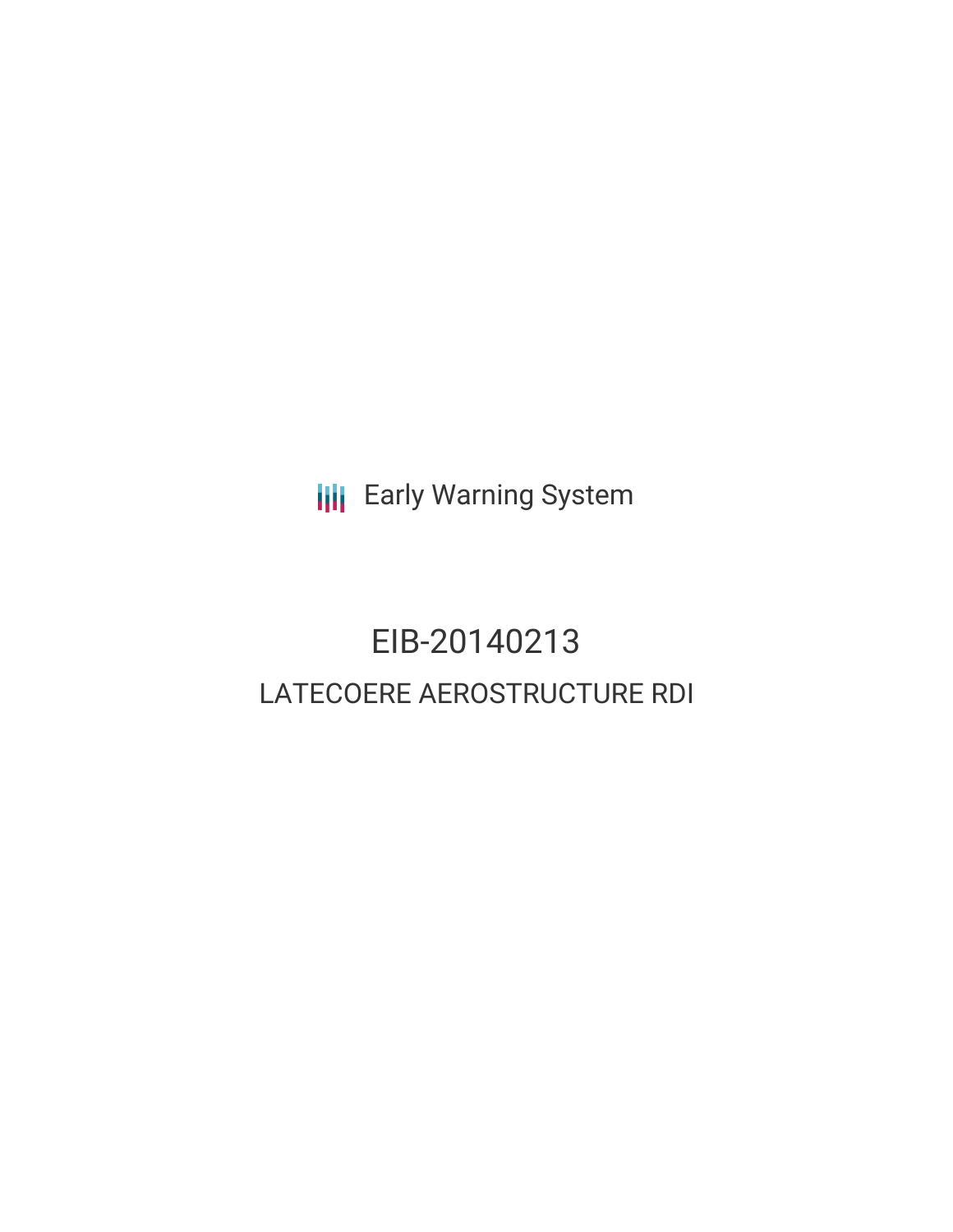| Countries                      | Bulgaria, France                            |
|--------------------------------|---------------------------------------------|
| <b>Specific Location</b>       | Toulouse; Plovdiv                           |
| <b>Financial Institutions</b>  | European Investment Bank (EIB)              |
| Status                         | Approved                                    |
| <b>Bank Risk Rating</b>        | U                                           |
| <b>Voting Date</b>             | 2017-12-05                                  |
| <b>Borrower</b>                | LATECOERE SA                                |
| <b>Sectors</b>                 | Construction, Industry and Trade, Transport |
| Investment Type(s)             | Loan                                        |
| <b>Investment Amount (USD)</b> | $$65.33$ million                            |
| <b>Project Cost (USD)</b>      | $$130.65$ million                           |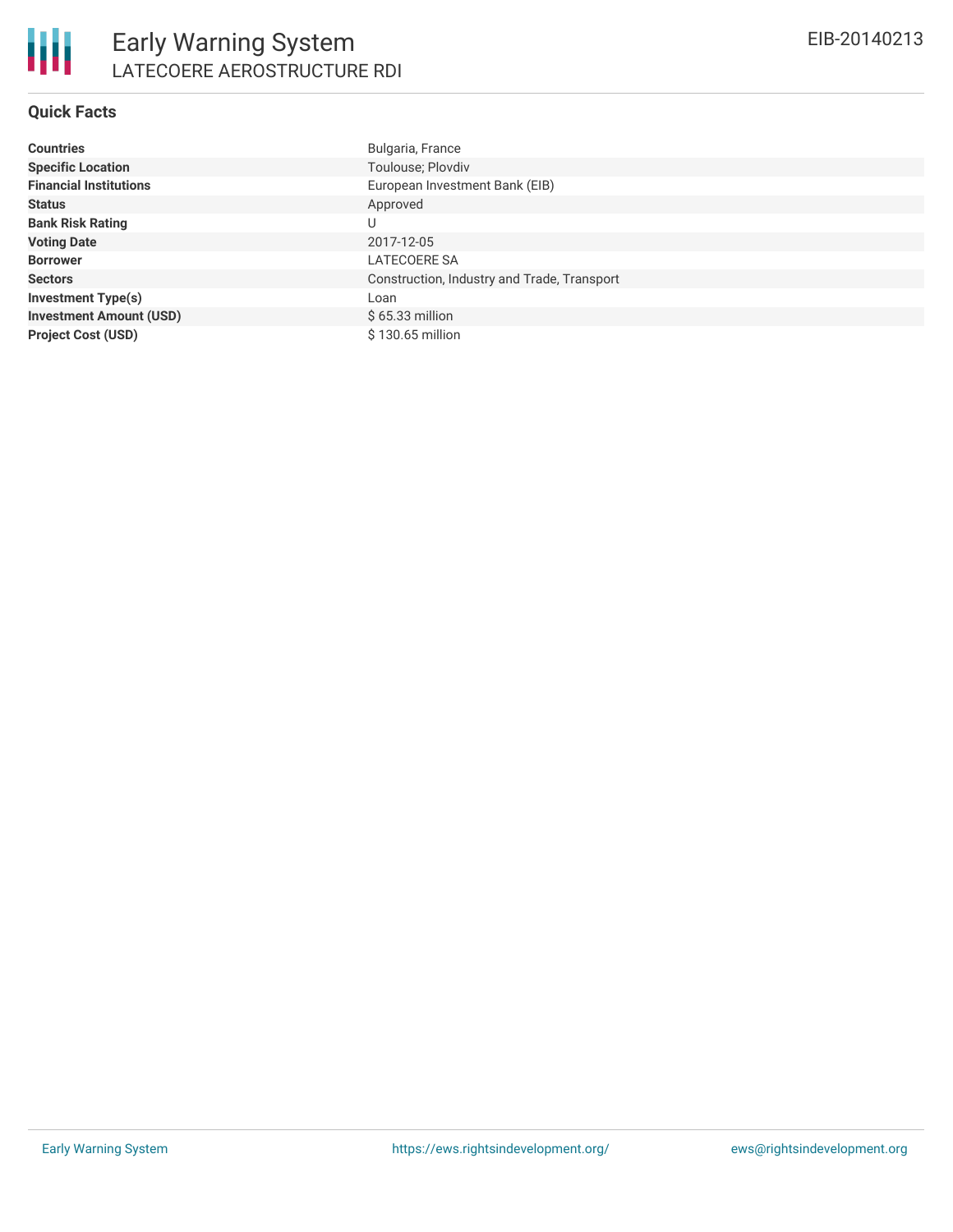

#### **Project Description**

This project provides financing to Latécoère, a leading supplier of doors, fuselage sections and avionic racks and wiring for commercial aircrafts. The project includes investments in research, development, and innovation for 2017-2020, the construction of a new advanced manufacturing plant in Toulouse, France, and the construction of a new assembly plant in Plovdiv, Bulgaria.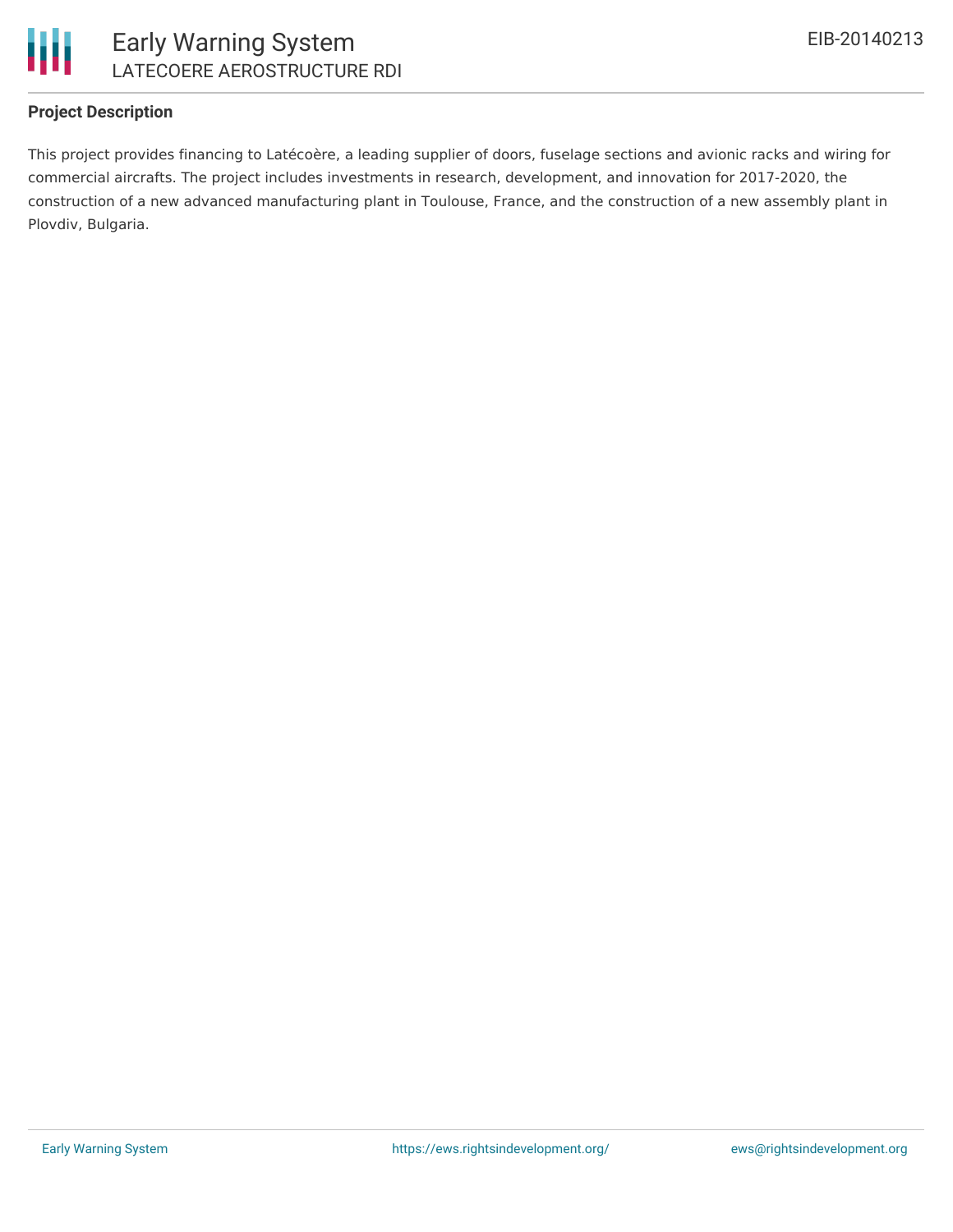

#### **Investment Description**

European Investment Bank (EIB)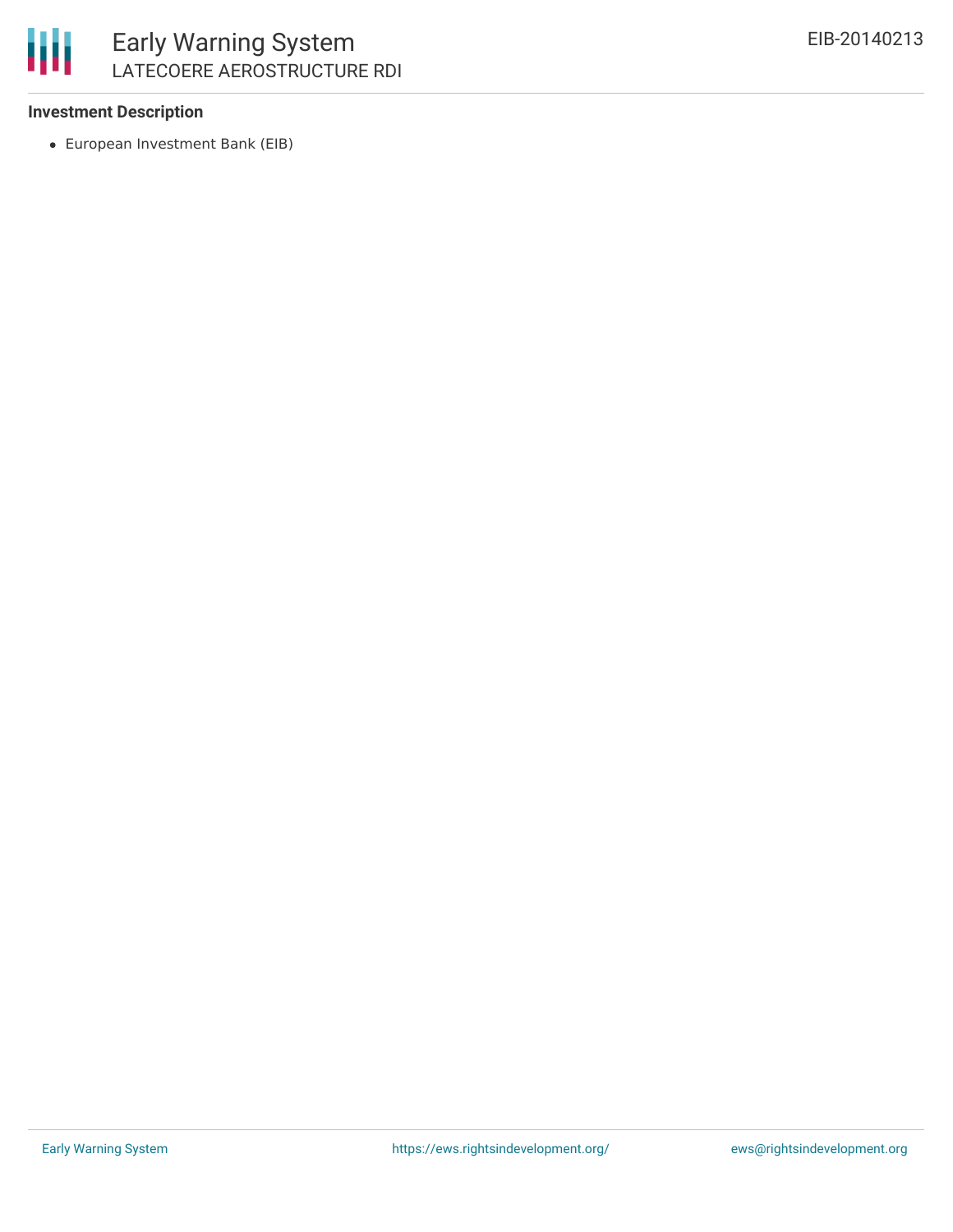

### Early Warning System LATECOERE AEROSTRUCTURE RDI

| <b>Private Actor 1</b>   | <b>Private Actor</b><br>Role | <b>Private Actor</b><br>Sector | <b>Relation</b>          | <b>Private Actor 2</b> | <b>Private Actor</b><br>2 Role | <b>Private Actor</b><br>2 Sector |
|--------------------------|------------------------------|--------------------------------|--------------------------|------------------------|--------------------------------|----------------------------------|
| $\overline{\phantom{0}}$ |                              | $\sim$                         | $\overline{\phantom{0}}$ | Latécoère S.A.         | Client                         | $\overline{\phantom{a}}$         |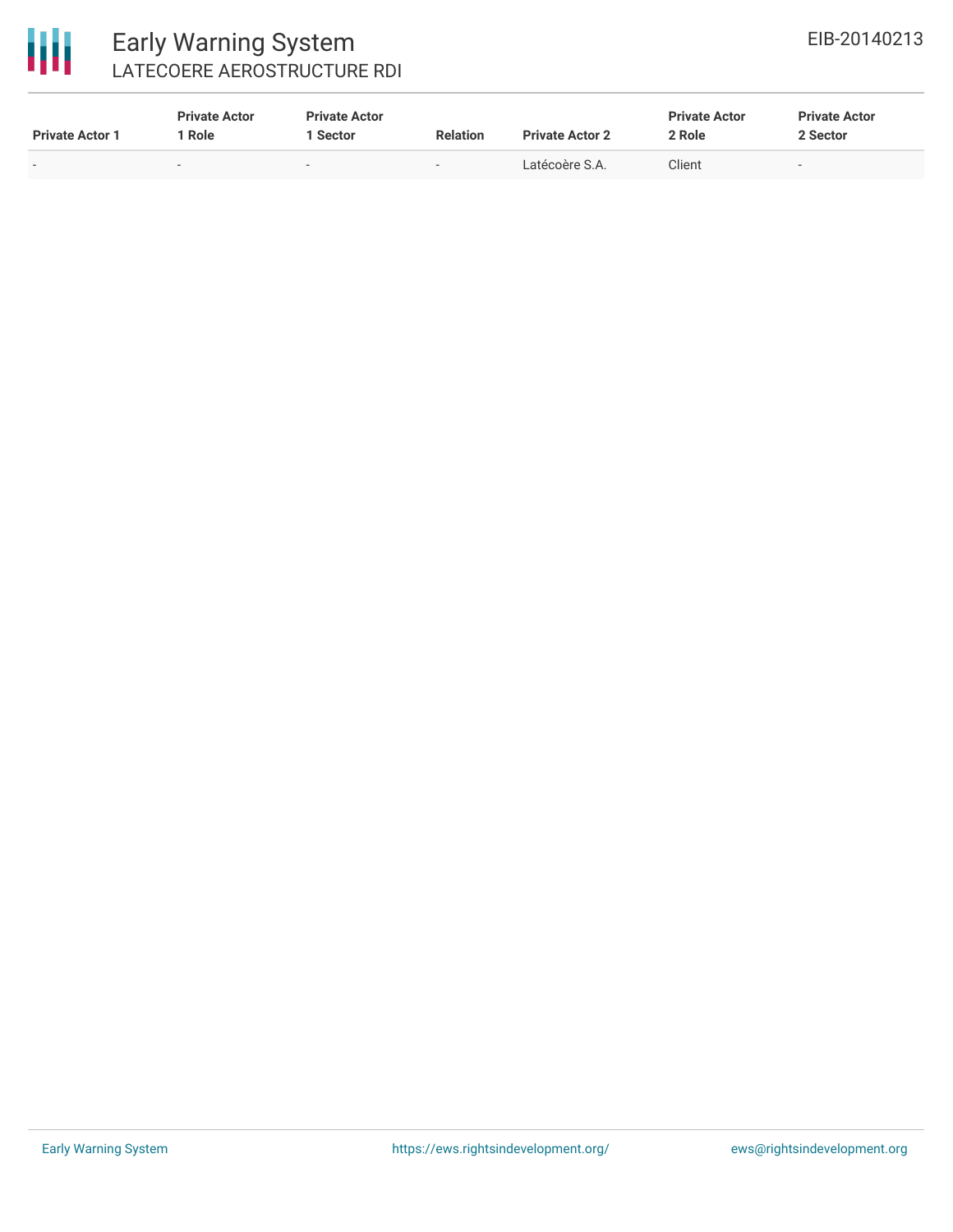#### **Contact Information**

\*No contacts available at time of disclosure\*

#### ACCOUNTABILITY MECHANISM OF EIB

The EIB Complaints Mechanism is designed to facilitate and handle complaints against the EIB by individuals, organizations or corporations affected by EIB activities. When exercising the right to lodge a complaint against the EIB, any member of the public has access to a two-tier procedure, one internal - the Complaints Mechanism Office - and one external - the European Ombudsman. A complaint can be lodged via a written communication addressed to the Secretary General of the EIB, via email to the dedicated email address complaints@eib.org, by completing the online complaint form available at the following address: http://www.eib.org/complaints/form, via fax or delivered directly to the EIB Complaints Mechanism Division, any EIB local representation office or any EIB staff. For further details, check:

http://www.eib.org/attachments/strategies/complaints\_mechanism\_policy\_en.pdf

When dissatisfied with a complaint to the EIB Complaints Mechanism, citizens can then turn towards the European Ombudsman. A memorandum of Understanding has been signed between the EIB and the European Ombudsman establishes that citizens (even outside of the EU if the Ombudsman finds their complaint justified) can turn towards the Ombudsman on issues related to 'maladministration' by the EIB. Note that before going to the Ombudsman, an attempt must be made to resolve the case by contacting the EIB. In addition, the complaint must be made within two years of the date when the facts on which your complaint is based became known to you. You can write to the Ombudsman in any of the languages of the European Union. Additional details, including filing requirements and complaint forms, are available at: http://www.ombudsman.europa.eu/atyourservice/interactiveguide.faces